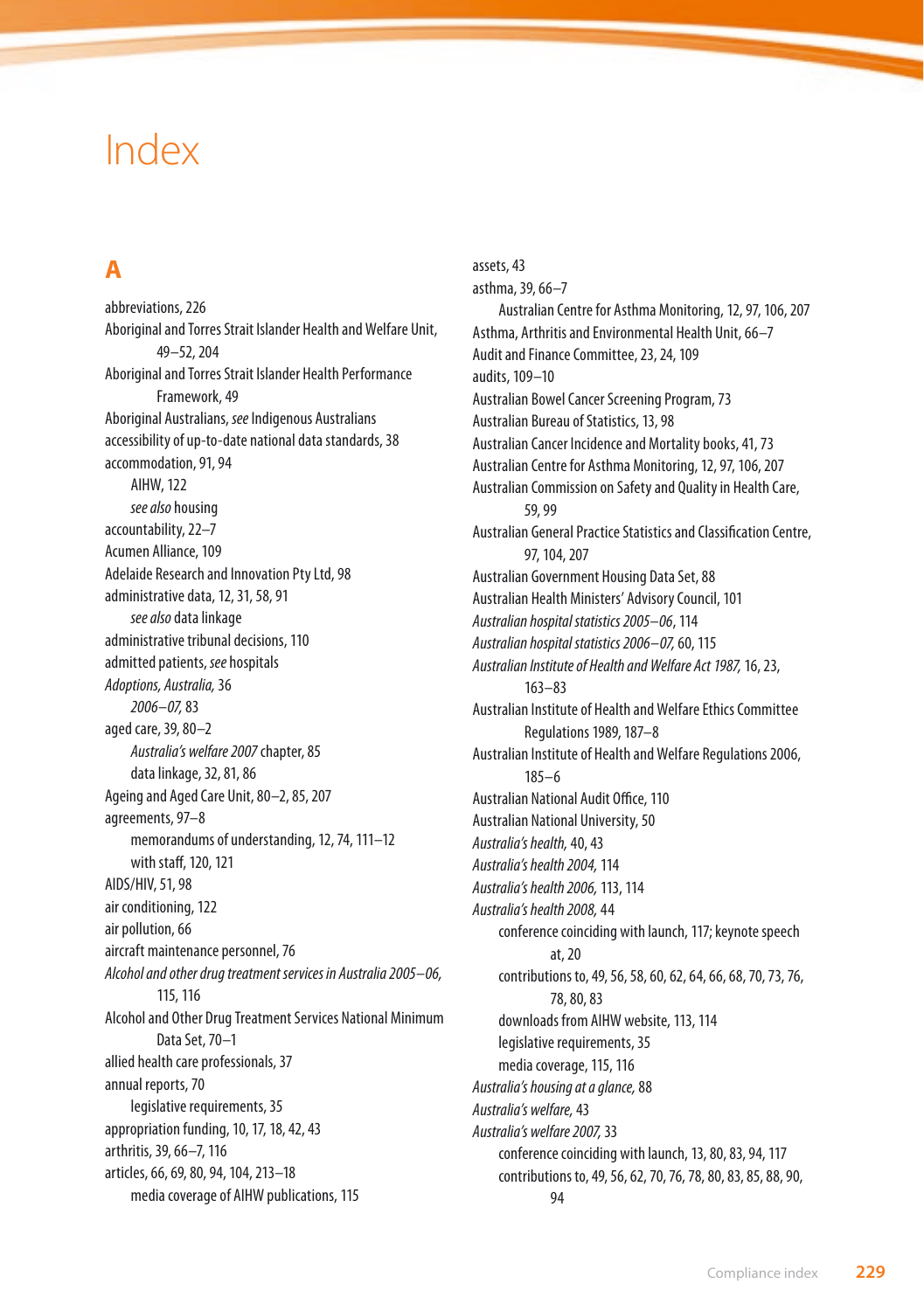downloads from AIHW website, 114 legislative requirements, 33 media coverage, 115 automatic release notification service, 40, 113 availability of electronic tools, 41 availability of up-to-date national data standards, 38 awards and recognition, 119, 120 awareness of publications and information products, 40

#### **B**

babies, *see* perinatal statistics balance sheet, 42–3 BEACH, 104 better communication of key messages strategic direction, 33 Bettering the Evaluation and Care of Health data collection, 67 Blewett, Hon. Neal, 20 Board, 23–4, 110, 112, 189–201 bowel cancer, 73, 74 breast cancer, 74 *Breast cancer survival by size and nodal status,* 73, 116 BreastScreen Australia, 41, 74 monitoring report, 73 briefs, 23 broad awareness of publications and information products, 40 burden of disease, 114 business arrangements, *see* contract work Business Group, 26, 204–5 business management, 108–22

# **C**

Canadian Institute of Health Information, 12 cancer, 39, 73–4, 116 capacity to produce performance indicator, 39 Cape York Income Management Trials, 11 Cappo, Monsignor David, 13 Cardiovascular Disease and Diabetes Unit, 68–9 *Cardiovascular disease and its associated risk factors in Aboriginal and Torres Strait Islander People, 2004–05,* 68 Care Pathways for Older Australians, 85 carers, 70, 81 foster, 84 cash and term deposits, 42 cash balances, 42, 43 cash flow, 43 CDs, 38 Centre for Asthma Monitoring, 12, 97, 106, 207

Centre for Chronic Kidney Disease, 11 Centre for Monitoring the Mandatory Fortification of Food with Folic Acid and Iodine, 11, 77 *Cervical cancer screening in Australia 2005–06,* 73, 116 cervical screening, 74 Chair's report, 9–10 Chang, Dr Anne, 106 Charter of Corporate Governance, 23, 189–97 child protection, 32, 84 *Child protection, Australia,* 36 *2006–07,* 83, 115, 116 children, 39, 83–4, 85 dental health, 103, 115, 116 immunisation and vaccine-preventable diseases, 98 Indigenous, 49, 51, 52 *see also* perinatal statistics; young people Children, Youth and Families Unit, 83–4, 119, 207 Children's Services National Minimum Data Set, 84 chronic diseases, 76, 77, 116 electronic dissemination, 41 Indigenous Australians, 56 kidney, 11, 32, 68 chronic obstructive pulmonary disease, 39, 67 classification, 98 external causes, 99 perinatal, 101 staff, 118 COAG, 13 Cognos cubes, 56 collaborations and collaborating units, 12, 97–106, 207 Ageing and Aged Care Unit, 81 Community Services Integration and Linkage Unit, 86 conference papers given by, 221–4 Health Registers and Cancer Monitoring Unit, 74 journal articles produced, 213–18 Labour Force Unit, 63 National Data Development and Standards Unit, 54 Supported Accommodation and Crisis Services Unit, 95 collective agreement, 120 Comcare, 110 Comcover, 110 committees, 48, 225 Aboriginal and Torres Strait Islander Health and Welfare Unit, 51 Ageing and Aged Care Unit, 82 Asthma, Arthritis and Environmental Health Unit, 67 Australian Centre for Asthma Monitoring, 106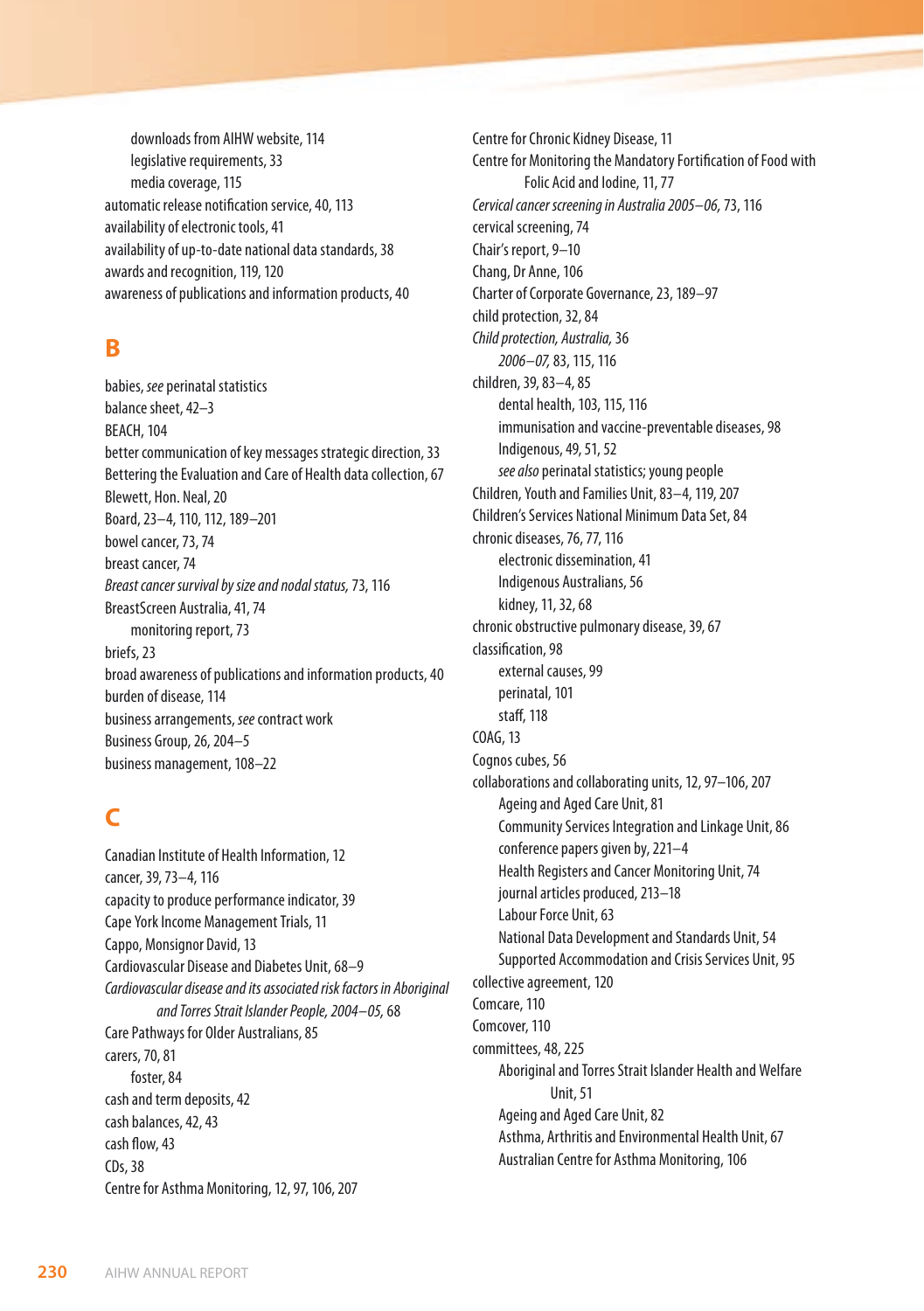Australian General Practice Statistics and Classification Centre, 104 Cardiovascular Disease and Diabetes Unit, 69 Children, Youth and Families Unit, 84 Community Services Integration and Linkage Unit, 86 Dental Statistics and Research Unit, 103 Expenditure and Economics Unit, 57 Functioning and Disability Unit, 71–2 Health Care and Safety Quality Unit, 59 Hospitals Unit, 61 Housing Assistance Unit, 92 Housing Data Analysis Unit, 89 Labour Force Unit, 63 Mental Health Services Unit, 64 National Data Development and Standards Unit, 54 National Injury Surveillance Unit, 99–100 National Perinatal Statistics Unit, 101 Population Health Unit, 77 Public Health Information Development Unit, 105 Supported Accommodation and Crisis Services Unit, 96 *Commonwealth Authorities and Companies Act 1997,* 108, 110 Commonwealth Disability Strategy, 122 Commonwealth Grants Commission, 57 Commonwealth Ombudsman, 110 *Commonwealth Rent Assistance June 2006: A profile of recipients,* 88 Commonwealth State Housing Agreement, 88, 90, 91, 92 Commonwealth State/Territory Disability Agreement National Minimum Data Set, 70, 71 communicating to stakeholders, 111–17 *see also* publications communication strategic direction, 33 community housing, 88, 90, 91, 116 Indigenous, 31, 39, 91–2 *Community housing dwellings and organisations 2006,* 88 Community Services and Integration Linkage Unit, 81, 85–6, 207 community services labour force, 62 comparability of information, 35 conferences, seminars and workshops, 116–17 associated with launches, 13, 40, 80, 83, 88, 94, 117 on congenital abnormalities, 101 international, 12, 50 on maternal mortality, 101 presentations at, 80, 83, 86, 88, 91, 94, 103, 218–24 congenital anomalies, 101, 102 consistency of information, 35 consultative arrangements, 202

contract management, 109 contract work, 11, 39, 42, 43 Aboriginal and Torres Strait Islander Health and Welfare Unit, 49 Ageing and Aged Care Unit, 81 Cardiovascular Disease and Diabetes Unit, 69 Expenditure and Economics Unit, 59 Health Care Safety and Quality Unit, 67 Housing Assistance Unit, 91–2 corporate governance, 23–6, 189–201 corporate plan, 5 court decisions, 110 crisis accommodation, 94 Crisis Accommodation Program, 91 CSIRO, 66 Current Issue Brief, 23 custody orders, children on, 84

### **D**

Dapsone, 76 data access strategic direction, 32 Data and Information Technology Unit, 48, 204 Data Centre, 111 data collections, 9, 35 Aboriginal and Torres Strait Islander Health and Welfare Unit, 51 Ageing and Aged Care Unit, 82 Asthma, Arthritis and Environmental Health Unit, 67 Australian General Practice Statistics and Classification Centre, 104 Children, Youth and Families Unit, 84 Community Services Integration and Linkage Unit, 86 Dental Statistics and Research Unit, 103 Expenditure and Economics Unit, 57 Functioning and Disability Unit, 71–2 Health Care and Safety Quality Unit, 59 Health Registers and Cancer Monitoring Unit, 74 Hospitals Unit, 61 Housing Assistance Unit, 92 Housing Data Analysis Unit, 89 Labour Force Unit, 63 Mental Health Services Unit, 64 National Data Development and Standards Unit, 54 National Injury Surveillance Unit, 100 National Perinatal Statistics Unit, 102 Population Health Data and Information Services Unit, 78 Population Health Unit, 77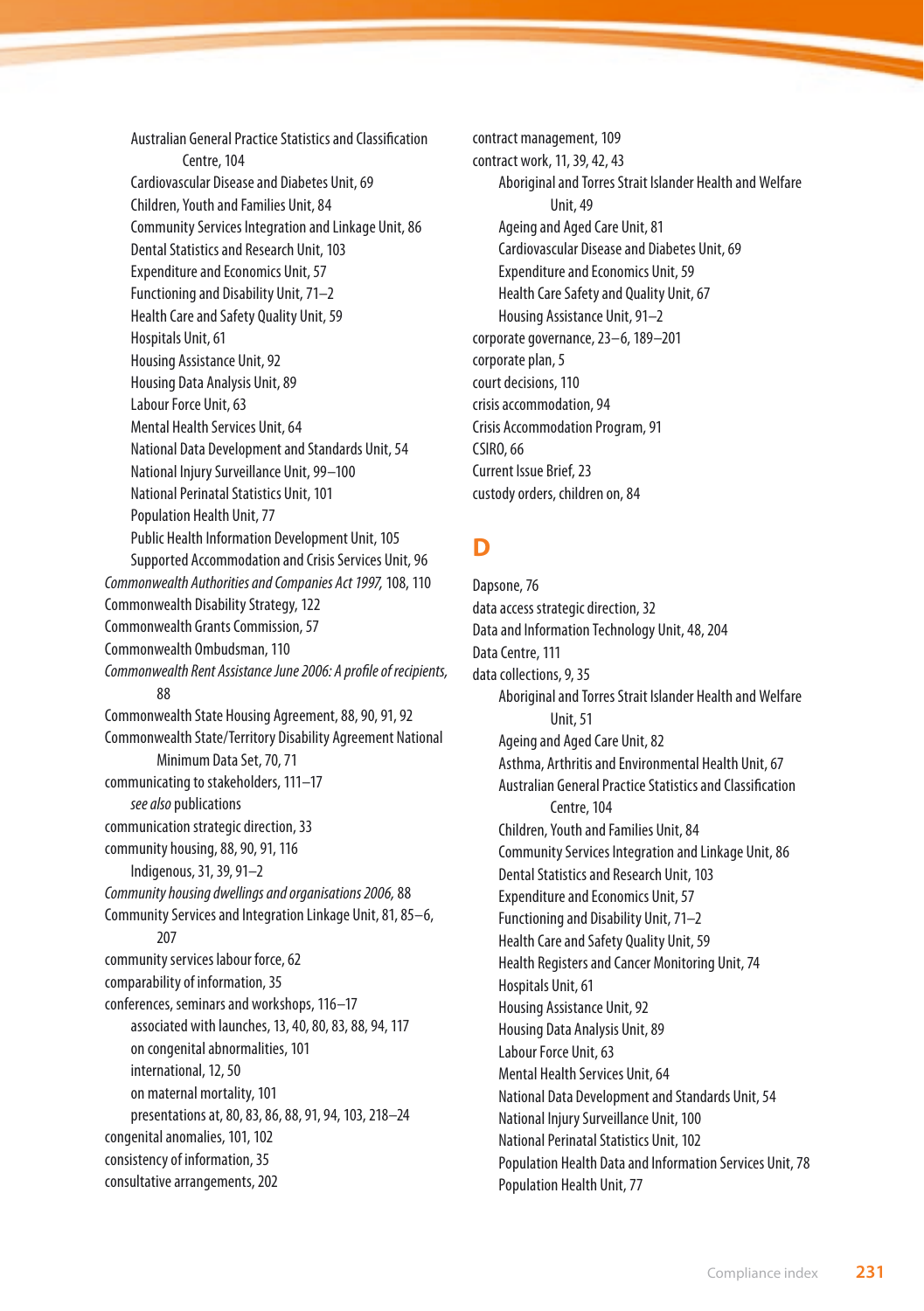Supported Accommodation and Crisis Services Unit, 96 data cubes, 32, 202 admitted patient mental health services, 64 Alcohol and Other Drug Treatment Services National Minimum Data Set, 71 cancer, 73 Commonwealth State/Territory Disability Agreement National Minimum Data Set, 70 Fixing House for Better Health program, 41 health expenditure, 56, 57 public hospital establishments, 60 data development, 37 *see also* national minimum data sets data dictionaries, 38, 53 cervical screening, 74 data linkage, 32, 85–6 aged care, 32, 81, 86 children and young people, 39 elective surgery, 32 hospitals, 60 mental health and Alcohol and Other Drug Treatment Services NMDS, 71 National Death Index, 12, 60 data management, 108 data requests from researchers, 32 data sets, searchable, 32 data-sharing agreements, 98 data standards, 36–8 injury, 99 *see also* national minimum data sets deaths, *see* mortality deficit, 17 *Demand for SAAP accommodation by homeless people 2005–06,* 94 *Demand for SAAP assistance by homeless people 2005–06,* 94 dementia, 32, 80, 81, 86 Dementia Collaborative Research Centre, 81 Dental Statistics and Research Unit, 97, 103, 115, 116, 207 Department of Families, Housing, Community Services and Indigenous Affairs (FaHCSIA), 90, 112 Department of Health and Ageing (DoHA), 51, 99, 101 funding provided by, 12, 81, 86 memorandum of understanding, 74, 111–12 National Injury Surveillance Unit agreement, 97 Department of Veterans' Affairs, 76 Deputy Director, 12, 26 diabetes, 68, 69, 114, 116 Director, 24, 26

report by, 11–13 Director's awards, 119 disability, *see* functioning and disability disaster recovery plan, 109 disease expenditure, 39, 56 disease prevalence, 56 doctors, *see* medical practitioners documents, 202–3 *see also* publications *Draft Guidelines for Estimating Expenditure by Disease, Age and Gender,* 57 drowning, 99 Drug Surveys and Services, 78, 119, 205 drugs, 71, 78, 114, 115, 116 frequency of survey, 43 dwellings, 41, 88, 91–2

#### **E**

*e-Data Dictionary for Community Services 2007–08,* 53 *e-Data Dictionary for Health 2007–08,* 53 Economics and Health Services Group, 26, 55–64, 205 educational outcomes, for children on guardianship or custody orders, 84 *The effectiveness of Illicit Drug Diversion Initiative in rural and remote Australia,* 71 efficiency dividend, 43 efficiency measures, health sector, 56 elective surgery, 32, 61 electronic health records and health statistics, 12, 67 *see also* METeOR electronic tools, 41, 61 email, 111 employees, *see* staff enhance data access while guarding privacy strategic direction, 32 enhanced capacity to produce performance indicator, 39 environmental health, 66 environmental management, 120–1 equity (financial), 43 establishment, 16 Ethics Committee, 25, 201 regulations, 187–8 EUROSTAT, 38 Executive, 26, 108, 204 Executive Unit and Committee Secretariat, 48, 119, 204 expenditure, *see* finance; health expenditure Expenditure and Economics Unit, 56–7, 119, 205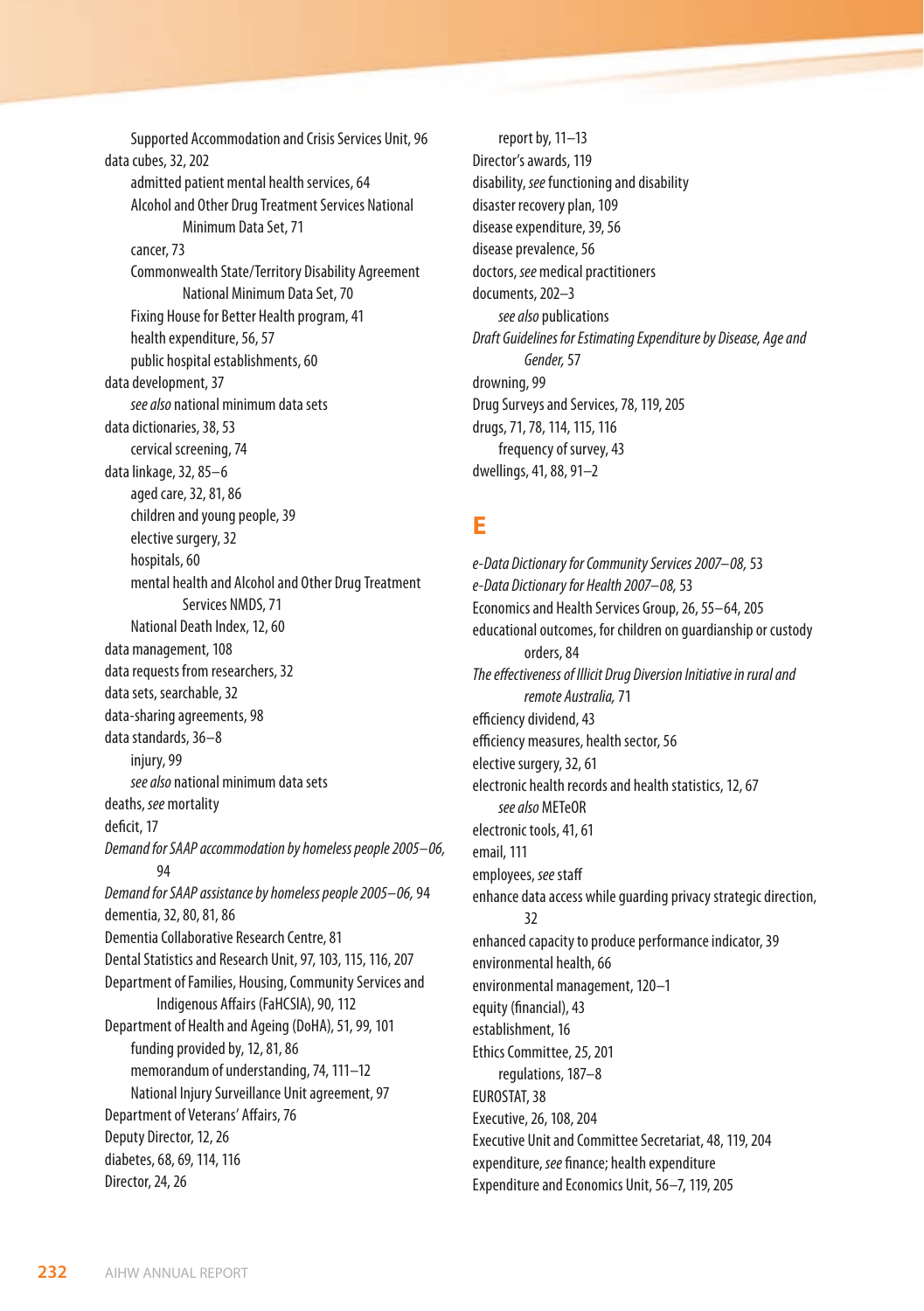*Expenditures on health for Aboriginal and Torres Strait Islander peoples 2004–05,* 56 external causes, *see* injuries external fee revenue, 17, 18 external work, *see* contract work eye health, 77 eye injuries, 99

#### **F**

families, 39, 84 *Australia's welfare 2007* chapter, 83, 85 *Family matters,* 96 fee revenue, 17, 18, 40 *see also* contract work feedback and communication policy, 119–20 female staff, 118 finance, 9–10, 17–18, 42–3, 108, 123–61 Audit and Finance Committee, 23, 24 ICT services cost, 111 volume of projects funded on fee-for-service basis, 40 Finance and Commercial Services Unit, 109, 119, 204 financial assets, 43 financial statements, 110, 123–61 Fixing Houses for Better Health program, 41 flagship publications, 19, 39 contributions to, 76, 78 *see also Australia's health; Australia's welfare;The health and welfare of Aboriginal and Torres Strait Islander peoples 2008* Flinders University, 97 folate, 101 national monitoring centre, 11, 77 forums, *see* conferences, seminars and workshops foster carers, 84 fraud control plan, 109, 110 freedom of information, 202–3 full-time staff, 118 functioning and disability, 70–2 associated with arthritis and osteoporosis, 66 Functioning and Disability Unit, 70–2, 119, 206 functions and role, 5, 16 Audit and Finance Committee, 23 Ethics Committee, 25 Remuneration Committee, 24

#### **G**

gender of staff, 118 general practitioners, 67, 97, 104 General Record of Incidence of Mortality (GRIM), 76, 77 gestational diabetes, 68 governance, 23–6, 189–201 Government Health Expenditure National Minimum Data Set, 37, 57 graduate recruitment, 118–19 Great Place to Work survey, 10 Green Group, 120 Green Paper on Homelessness, 32, 39, 89, 95 guardianship orders, children on, 84

# **H**

Hansard mentions, 40 Harmony Counts, 28 headline indicators for children's health, development and wellbeing, 84 Health and Functioning Group, 26, 65–78 *The health and welfare of Aboriginal and Torres Strait Islander peoples 2008,* 13 contributions to, 56, 62, 73, 80, 83, 85, 90, 94 Health Care Safety and Quality Unit, 58–9, 205 health data dictionaries, 32, 38 health expenditure, 32, 39, 41, 56–7, 116 Indigenous Australians, 50 *Health expenditure Australia 2005–06,* 56, 115, 116 Health Group, 119, 205–6 health labour force, *see* labour force Health Ministers' Advisory Council Financial Technical Working Group, 91 Health Registers and Cancer Monitoring Unit, 73–4, 119, 206 Healthcare Agreements, performance indicators for, 11, 57 Healthy for Life program, 32, 52 Henry, Dr Ken, 13 high and complex needs in housing and homelessness, 88 census, 32, 95 hip fractures, 39, 67 HIV/AIDS, 51, 98 Home and Community Care, 81 home purchase assistance, 91 homelessness, 31–2, 88, 94–6 hospitals, 60–1 deaths in, 99 Expenditure and Economics Unit contract, 57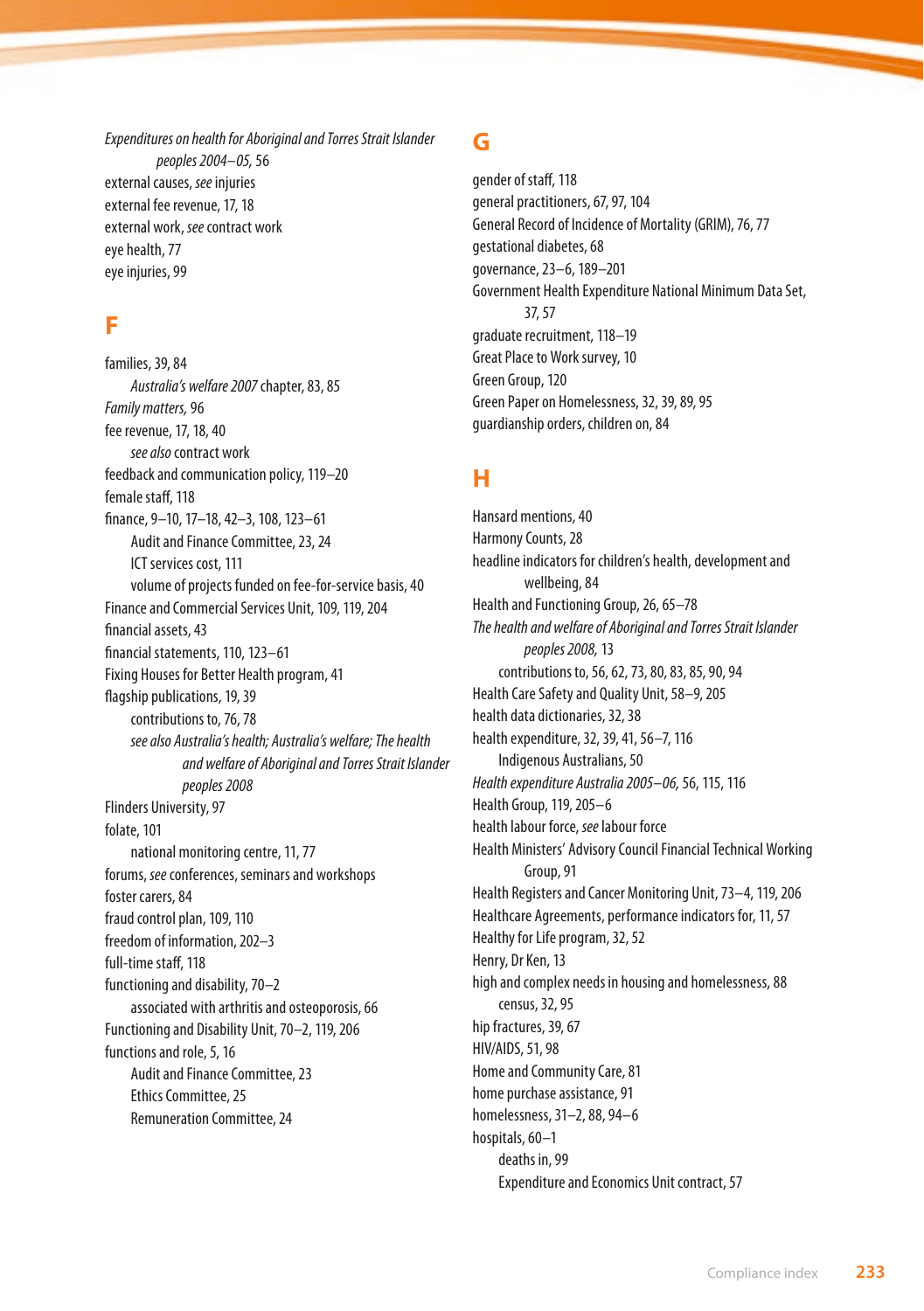Indigenous data, 31, 36, 50, 60 injuries admissions, 99 morbidity database, 57 sentinel events report, 58, 115, 116 Hospitals Unit, 60–1, 119, 205 housing, 64, 88–96 Indigenous, 41, 49, 89, 90, 91 *see also* community housing Housing and Disability Group, 206 Housing and Homelessness Cluster, 87–96, 206 *Housing assistance in Australia,* 91, 95 Housing Assistance Unit, 90–2, 119, 206 Housing Data Analysis Unit, 88–9, 206

#### **I**

ICD-10-AM classification, 98, 101 Illicit Drug Diversion Initiative, 71 immunisation research, 98 *Impairments and disability associated with arthritis and osteoporosis,* 66 Improving Sexual Health in Aboriginal and Torres Strait Islander Youth Demonstration Projects, 51 incidents under s.68 of OH&S Act, 122 Indigenous Australians, 11, 49–52 cardiovascular disease, 68 community housing, 31, 39, 91–2 health expenditure, 56 Healthy for Life program, 32, 52 hospital data, 31, 36, 50, 60 housing, 41, 49, 89, 90, 91 older people, 81 online interactive atlases of population health, 105 primary health care, 41, 52, 68 SAAP clients, 95 *see alsoThe health and welfare of Aboriginal and Torres Strait Islander peoples 2008* information and communication technology, 48, 109, 110–11 *see also* electronic health records and health statistics; internet Information and Communication Technology Strategic Plan, 111 Information and Strategy Group, 26, 47–54, 204 information environment strategic direction, 32 Information Services and Publishing Unit, 119, 205 injuries (external causes), 56, 97, 99–100 *Injury among young Australians,* 83, 115, 116 Institute of Public Administration Australia, ACT Division, 35

insurance policies, 110 interactive electronic tools, 61, 105 interest income, 42 internal audit, 109–10 International Group for Indigenous Health Measurement meeting, 50 international organisations, 38 OECD, 38, 56, 57, 59, 77, 78 UN Office on Drugs and Crime, 71 WHO, 38, 48, 99 Internet and website, 32, 40, 113–14 chronic disease surveillance hub, 76 data dictionary updates, 38 interactive electronic tools, 61, 105 *see also* METeOR Investment Policy, 42 iodine, 11

#### **J**

judicial decisions, 110 juvenile arthritis, 66 juvenile justice, 31, 32, 85 Juvenile Justice Data Working Group, 86 *Juvenile justice in Australia 2005–06,* 85

# **K**

key relationships, 5 key strategic directions, 11, 31–3 kidney disease, chronic, 11, 32, 68

## **L**

labour force data, 37, 41, 62–3 dental, 103 publications, 62, 116 Labour Force Unit, 62–3, 205 launches, 13, 40, 80, 83, 88, 94, 117 Learning and Development Advisory Committee, 120 leased accommodation, 122 leave without pay, staff on, 118 legal actions, 110 legislation, 16, 23, 108, 110, 163–88 occupational health and safety reporting, 122 requirements for presentation of publications, 35 liabilities, 42–3 lighting, 121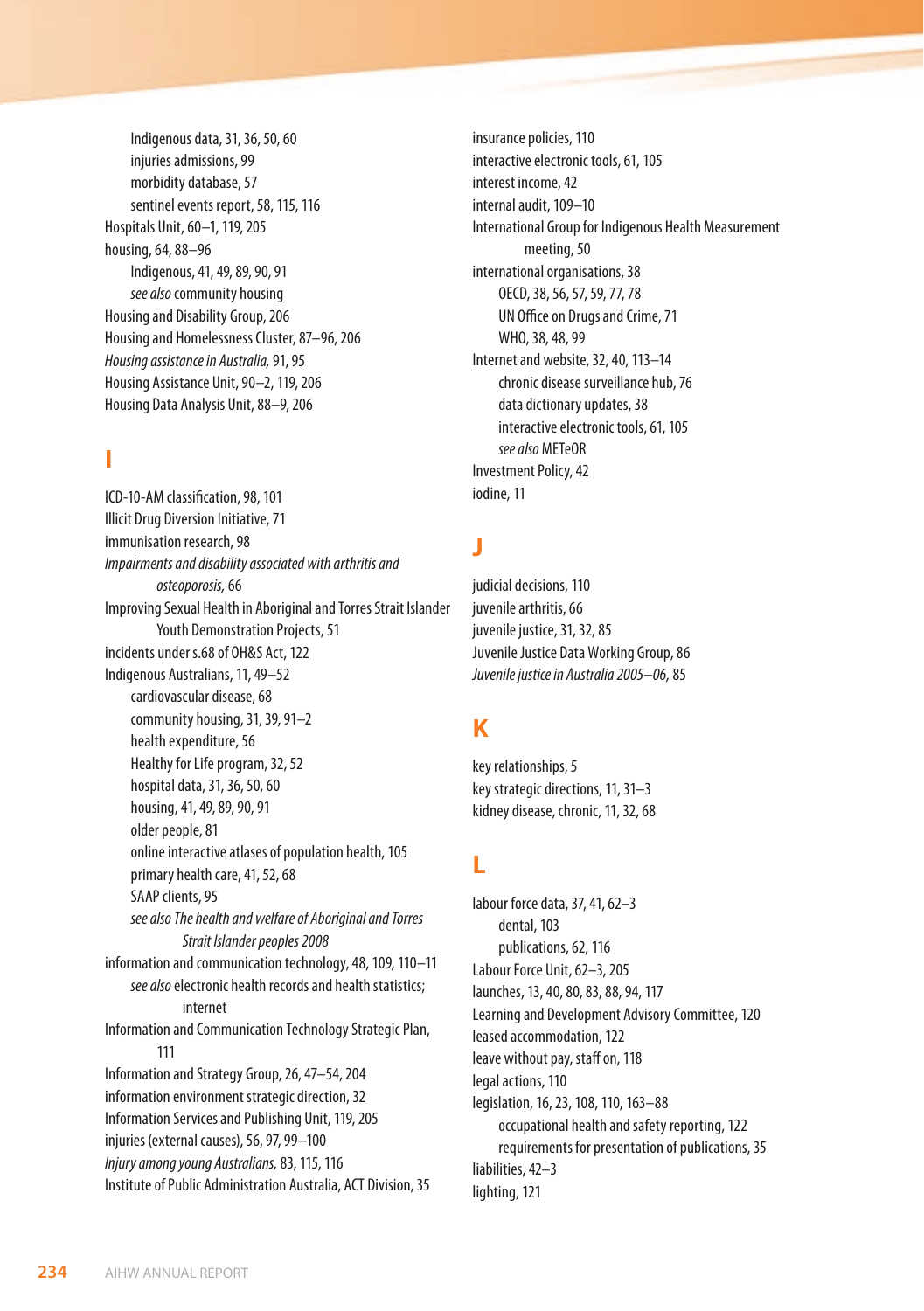linkage of data, *see* data linkage locations of staff, 122 lung disease, 67

#### **M**

Macklin, Hon. Jenny, 13 male staff, 118 management, 108–22 maternal health, 101, 116 gestational diabetes, 68 Indigenous, 49, 52, 91 Media and Communications Unit, 116, 205 media coverage, 33, 114–16 media releases, 114, 115 Medical Adviser, 26 medical indemnity, 58, 59 *Medical labour force, Australia,* 62, 116 medical practitioners, 62, 63, 116 general practitioners, 67, 97, 104 meetings, 24, 25 members, 23–5, 112, 189–201 memorandums of understanding, 12, 74, 111–12 men staff, 118 mental health, 64 Indigenous Australians, 49, 50 linkage to Alcohol and Other Drugs Treatment Services National Minimum Data Set, 71 Mental Health Establishments National Minimum Data Set, 64 Mental Health Services Unit, 64, 205 metadata items, registration status of, 37 METeOR (Metadata Online Registry), 15, 37, 53, 54 Functioning and Disability Unit projects, 71 general practice data elements, 104 Health Registers and Cancer Monitoring Unit project, 74 METeOR Management Unit, 53 midwifery labour force, 62, 63, 116 minimum data sets, *see* national minimum data sets Ministerial Briefings, 23 ministers, 23, 110 launches by, 13 publications presented to, 35 Minutes to the Minister, 23 mission statement, 5 mortality, 12, 56, 60, 76, 77, 116 from cancer, 41, 73 Indigenous, 50 from injuries (external causes), 99

maternal, 101 palliative care, 53, 64

#### **N**

National Aboriginal and Torres Strait Islander Health Survey, 49 *National Bowel Cancer Screen Program monitoring report 2007,* 73 National Breast and Ovarian Cancer Centre, 74 National Centre for Classification in Health, 98 National Centre for HIV/AIDS Epidemiology and Clinical Research, 51, 98 National Centre for Immunisation Research and Surveillance of Vaccine Preventable Diseases, 98 National Centre for Monitoring Chronic Kidney Disease, 11 National Committee on Housing Information, 91 national committees, *see* committees *National communities services data dictionary* (version 5), 38 national data collections, 9, 35 National Data Development and Standards Unit, 53–4, 119, 204 national data standards, 36–8 *see also* national minimum data sets National Death Index, 12, 60 *National Diabetes Register Statistical profile 1999–2005,* 68, 116 National Drug Strategy Household Survey, 78, 115, 116 National E-Health Transition Authority (NEFTA), 12 National Health and Medical Research Council (NHMRC), 32, 81, 86 *National health data dictionary* (version 14), 38 National Health Information Management Principal Committee, 57 National Heart Foundation of Australia, 69 National Hospital Morbidity Database, 60 National Housing Assistance Data Repository, 88 National Injury Surveillance Unit, 97, 99–100, 207 national minimum data sets alcohol and other drug treatment services, 70, 71 children's services, 84 Commonwealth State/Territory Disability Agreement, 70, 71 congenital anomalies, 101 government health expenditure, 37, 57 labour force, 63 mental health establishments, 64 perinatal, 101 National Monitoring Centre for Folate and Iodine Fortification, 11, 77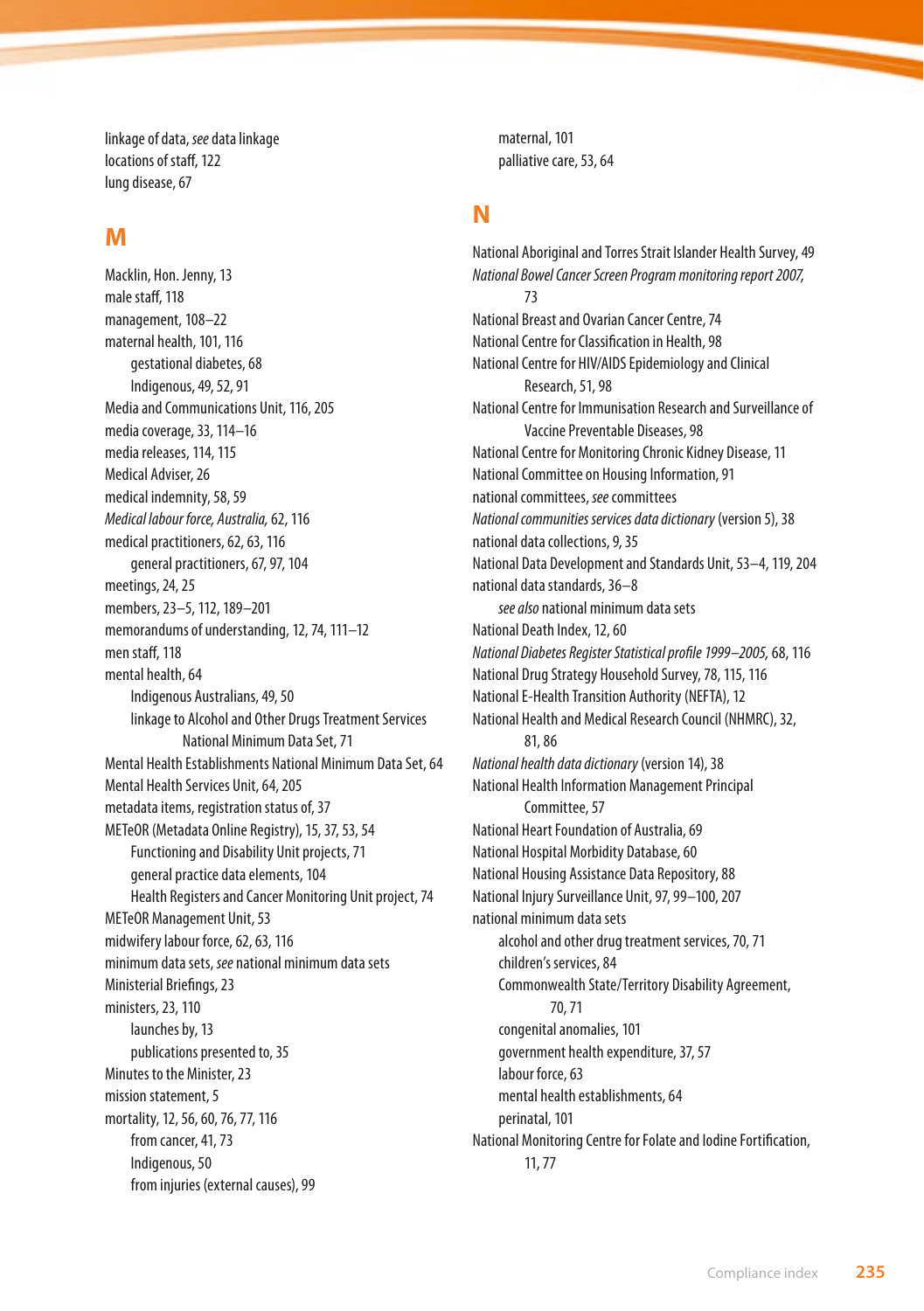National Opioid Pharmacotherapy Statistics Annual Data Collection, 71 *National palliative care performance indicators 2007,* 64 National Perinatal Statistics Unit, 12, 49, 98, 101–2, 207 *A national picture of medical indemnity claims 2005–06,* 58 National Prisoner Health Data Collection, 37 *National public health expenditure report 2005–06,* 56 *National report on chronic disease indicators,* 76 national standards, *see* data standards net cash, 43 neural tube defects, 101 new information environment strategic direction, 32 New South Wales, 36, 40 NHMRC, 32, 81, 86 non-ongoing staff, 118 Northern Centre for Healthcare Improvement, 91 Northern Territory Emergency Response Child Health Checks, 51 nursing and midwifery, 62, 63, 116

#### **O**

occupational asthma, 66 occupational health and safety, AIHW, 121–2 office accommodation, 122 *Older Australia at a glance,* 39, 114 older Australians, *see* aged care Ombudsman, 110 ongoing staff, 118 operating result, 17 opioid pharmacotherapy, 71 oral health, 97, 103, 115, 116 organisation and structure, 13, 16, 22–7 METeOR Management Unit, 53 monitoring centres, 11 outcome and output, 30 Population Health Data and Information Services Unit, 78 organisation chart, 27 Organisation for Economic Co-operation and Development (OECD), 38, 56, 57, 59, 77, 78 osteoarthritis, 67 osteoporosis, 39, 66–7, 116 outcome and outputs, 30–41 Overcoming Disadvantage report, 49

## **P**

palliative care, 53, 64

*Parity,* 94 parliament, 115 Hansard citations, 40 tabling of documents, 35 parliamentary committees, 23 Parliamentary Questions, 23 part-time staff, 118 partnerships, *see* collaborations and collaborating units pay increases, 120 payables, 43 payroll processing, 109 People, 205 *see also* staff performance feedback and communication policy, 119–20 performance indicators, 34–41 Commonwealth State Housing Agreement program areas, 90 health system, 32, 56 Healthcare Agreements, 11, 57 palliative care, 53 performance report, 30–43 perinatal statistics, 12, 39, 98, 101–2, 116, 207 Indigenous, 49, 101 Pharmaceutical Benefits Scheme, 66, 67 pharmaceuticals, 66 pharmacotherapy, 69 Pharmacy Guild, 39, 63 pharmacy labour force, 63 *A picture of Australia's children,* 83 *A picture of osteoarthritis in Australia,* 67 *A picture of osteoporosis in Australia,* 67 *A picture of rheumatoid arthritis in Australia,* 67 Plibersek, Hon. Tanya, 13 policy relevance, 31–2 polypharmacy, 66 population health, 11, 76–8 expenditure, 56, 57 Public Health Information Development Unit, 43, 98, 105, 207 Population Health Cluster, 75–8, 205 Population Health Data and Information Services Unit, 78 Population Health Unit, 76–7, 119 Portfolio Budget Statement, 17, 30 achievements against key strategic directions, 31–3 achievements against performance indicators, 34–41 portfolio membership, 23 powers, 202 pregnancy and smoking, 101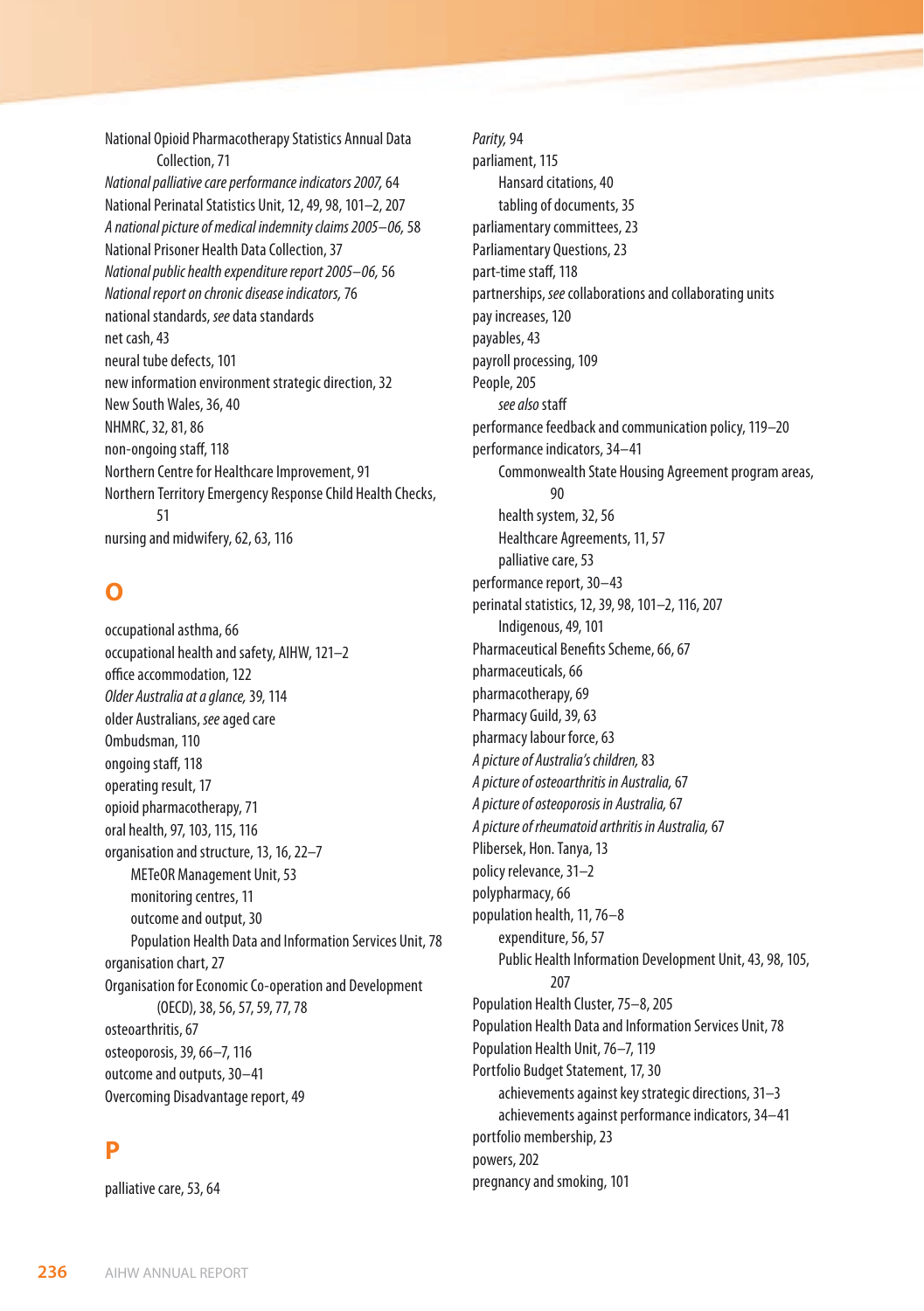press coverage, 115 press releases, 114, 115 Primary Dementia Collaborative Research Centre, 80, 81 primary health care, 67 Indigenous Australians, 41, 52, 68 prisoners, 37, 39 Indigenous Australians, 49, 50, 51 juvenile justice, 31, 32, 85 privacy, 32 private hospitals, 60 private rent assistance, 91 Productivity Commission, 49 provisions, 43 public health, *see* population health Public Health Information Development Unit, 43, 98, 105, 207 public hospitals, 60, 61 sentinel events report, 58, 115, 116 public housing, 90 Public Service Medal, 120 publications and information products, 12–13, 39, 112, 113–17, 208–24 Aboriginal and Torres Strait Islander Health and Welfare Unit, 49–50 Ageing and Aged Care Unit, 80–1 annual report, 35 Asthma, Arthritis and Environmental Health Unit, 66–7 Australian Centre for Asthma Monitoring, 106 Australian General Practice Statistics and Classification Centre, 104 awareness of, 40 Cardiovascular Disease and Diabetes Unit, 68 Children, Youth and Families Unit, 83–4 Community Services Integration and Linkage Unit, 85–6 data dictionaries, 38, 53, 74 Dental Statistics and Research Unit, 103 elective surgery report, 32 Expenditure and Economics Unit, 56 Functioning and Disability Unit, 70–1 Health Care and Safety Quality Unit, 58 Hospitals Unit, 60–1 Housing Assistance Unit, 90–1 Housing Data Analysis Unit, 88 Labour Force Unit, 62–3 Mental Health Services Unit, 64 National Injury Surveillance Unit, 99 National Perinatal Statistics Unit, 101 Population Health Unit, 76–7 style guide, 111

Supported Accommodation and Crisis Services Unit, 94–5 *see also* flagship publications purchasing, 109

# **Q**

quality of data, *see* data standards quality of health care, 58–9 Queensland University of Technology, 98

#### **R**

radio mentions of AIHW publications, 116 Reconciliation Action Plan, 52 recruitment of staff, 118, 122 recycling, 120, 121 regulations, 185–8 Remuneration Committee, 24 rents and rent assistance, 88, 90, 91 reporting, 16 statutory requirements, 35 reports, *see* publications 'Research Associate' memorandum of understanding, 12 researcher requests for data, 32 residential aged care, 80, 81, 85–6 younger people in, 36, 71 *Residential aged care in Australia 2006–07,* 80 residential mental health care, 64 residential respite care, 81 Respiratory and Musculoskeletal Diseases Unit, 119 respiratory diseases, 39, 66, 67 *see also* asthma respite care, 81 responsible Minister, 23 revenue, *see* finance Review of Government Service Provision, 71 rheumatoid arthritis, 67 risk factors (health), 56, 68, 76 risk management, 109–10 role, *see* functions and role Royal Alexandra Hospital for Children, 98 rural and remote areas, 71, 76, 116 Indigenous housing conditions, 32

# **S**

SAAP, 31–2, 88, 94–6 SAAP Coordination and Development Committee, 93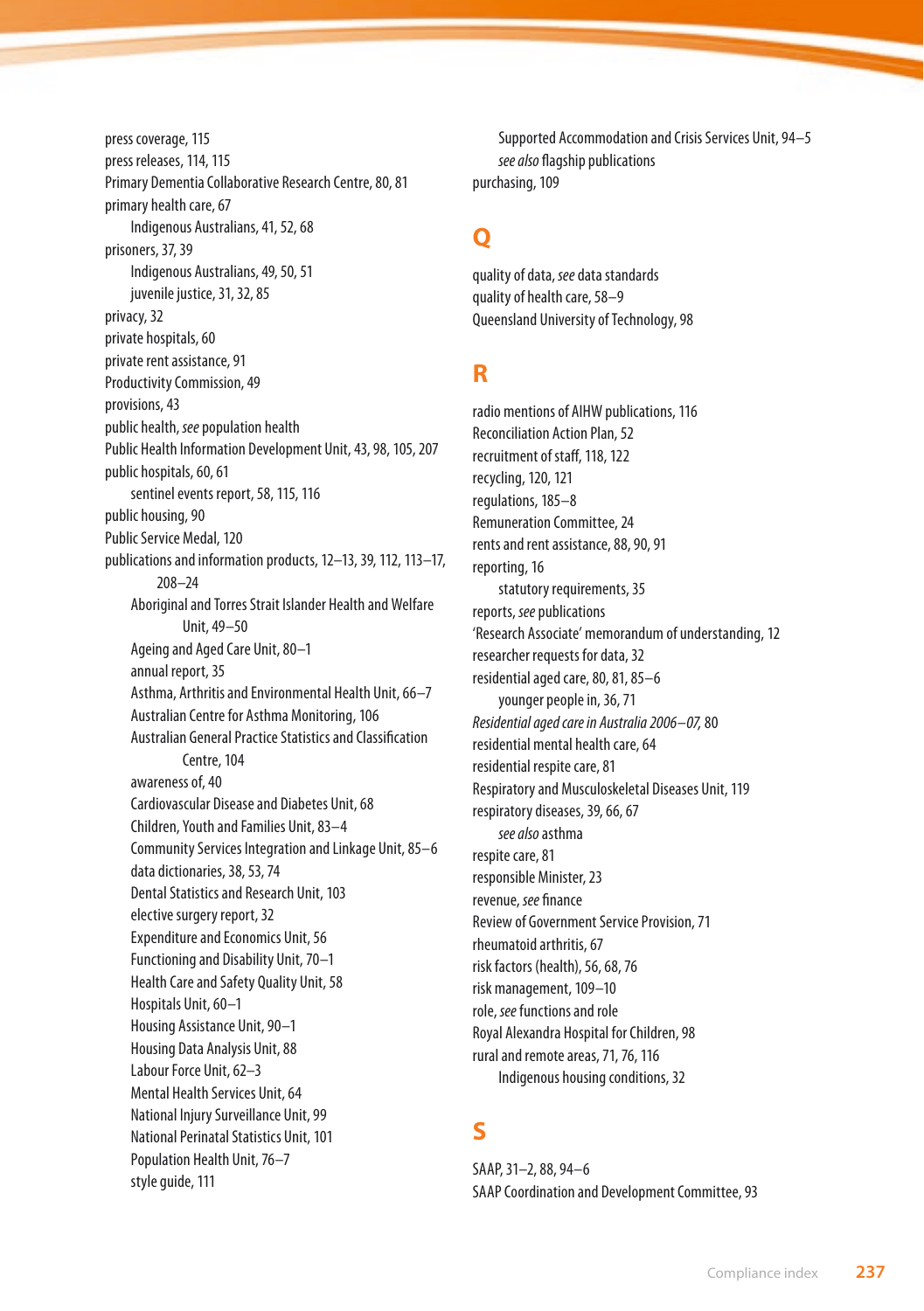safety, 121–2 health care, 58–9 salary increases, 120 Sax Institute, 13 security, 111 seminars, *see* conferences, seminars and workshops Senate Community Affairs Committee, 23 sentinel events report, 58, 115, 116 server virtualisation, 111 sex of staff, 118 sexual health, 51 significant events, 110 SMART 5.2, 95 SMART 6 Implementation Team, 93, 119 smoking in pregnancy, 101 Social and Emotional Wellbeing of Indigenous People workshop, 50 spinal cord injury, 99 staff, 11, 18, 46, 118–20, 121–2 conference papers given by, 218–21 executive, 26, 204–7 expenditure on, 17 journal articles produced by, 213 training and development, 120; writing courses, 111 stakeholder communications, 111–17 *see also* publications standards, *see* data standards Statistical Information Management Committee, 101 *Statistics on drug use in Australia,* 78, 114 Steering Committee for the Review of Government Service Provision, 71 strategic directions, 11, 31–3 strategic planning, 111 strengthen policy relevance strategic direction, 31–2 structure, *see* organisation and structure Study of Health Outcomes of Aircraft Maintenance Personnel, 76 style guide, 111 suicide, 99 Supported Accommodation and Crisis Services Unit, 88, 94–6, 119, 206 Supported Accommodation Assistance Program (SAAP), 31–2, 88, 94–6 Supported Accommodation Assistance Program (SAAP) Coordination and Development Committee, 93 surgery, elective, 32, 61 *Systems of Health Accounts,* 57

# **T**

telephone services, 111 television items on AIHW publications, 116 training, 120 in METeOR, 53, 54 writing courses, 111 Transitions in Care node, 80, 81 transport accidents, 99 tribunal decisions, 110 twentieth anniversary, 9

## **U**

unit record files, 31, 88, 91, 95 United Nations Office on Drugs and Crime, 71 universities, 12 University of Adelaide, 97, 98 University of New South Wales, 51, 86, 98 University of Sydney, 97, 98 *Urban environmental health,* 66

# **V**

vaccine-preventable diseases, 98 values, 5 veterans, 76, 81, 85 Victoria, 36, 40 Victorian Homelessness Data Collection, 94, 95, 96 volume of projects funded on fee-for-service basis, 40

## **W**

waiting times for elective surgery, 32, 61 water fluoridation, 103, 115, 116 water saving devices, 120 *A way forward for national information on prisoner health,* 49 web services, *see* Internet Welfare and Housing Group, 26, 79–96 welfare expenditure, 56 Welfare Group, 206–7 *Which way home?* Green Paper, 95 women staff, 118 Woolcock Institute of Medical Research, 97 work plan, 11 work-related asthma, 66 workplace health and safety, AIHW, 121–2 workplace relations, 120